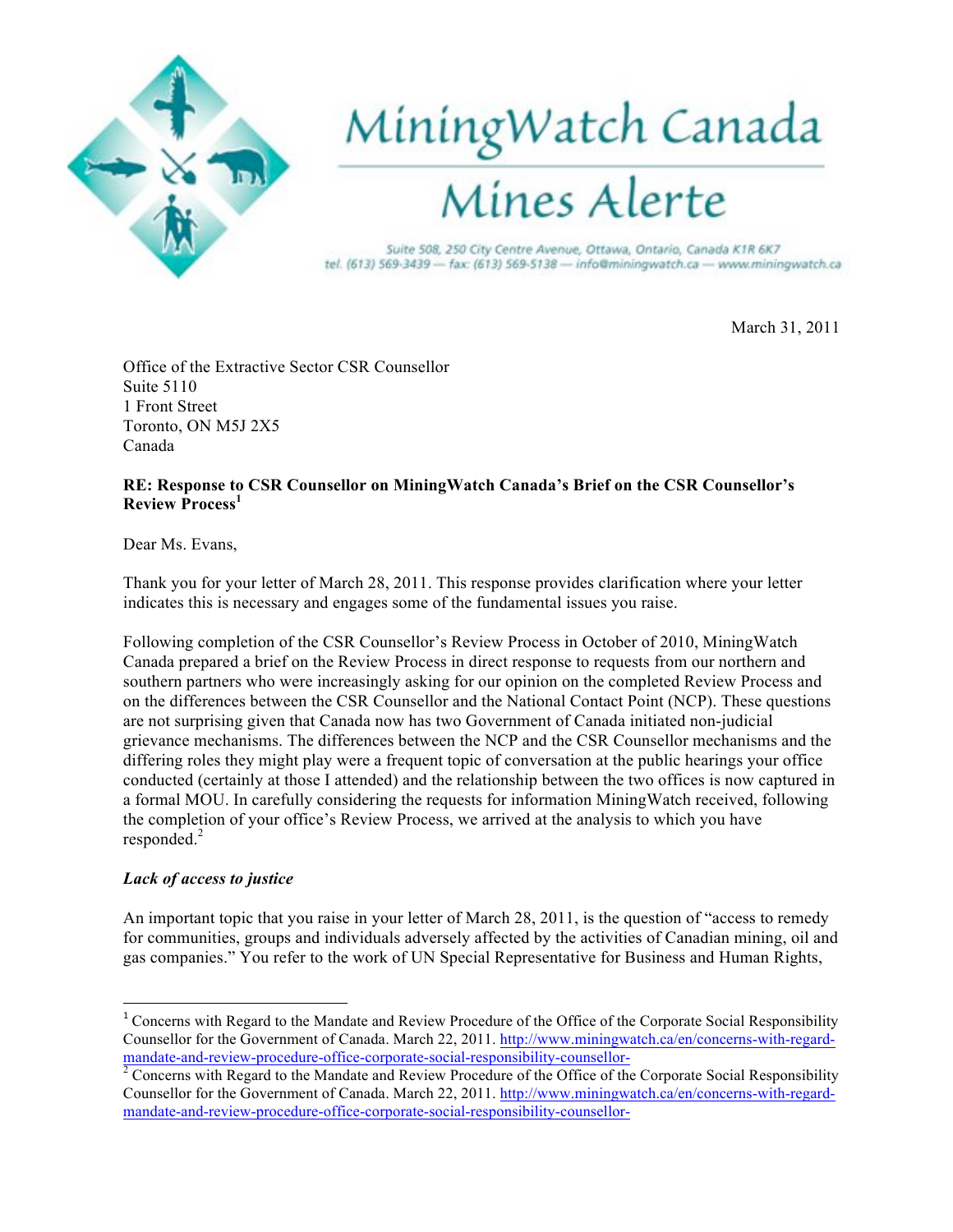John Ruggie.<sup>3</sup> But of course, in his 2008 Framework document, Ruggie recognizes the current "permissive environment for wrongful acts by companies of all kinds without adequate sanctioning or reparation" (p. 3) – note Ruggie highlights both *sanctioning* and reparation. What Ruggie points to is a basic lack of access to justice. This is not remedied by non-judicial grievance mechanisms, such as your office's Review Process.

In your letter you refer to the fact that "mediation exists alongside the courts" in Canada. That is fine, as Canadians can choose to have access to the courts, if that is the route most suited to their grievances. It is exactly that access to justice that Ruggie and others have recognized is lacking for too many citizens around the world "regardless of the merits of the claim."<sup>4</sup> This problem is not solved by the proliferation of non-judicial grievance mechanisms at the project level or at national and international levels, anymore than a proliferation of voluntary codes and standards eliminates the need for effective regulation. The Government of Canada and other national and international bodies need to dedicate far greater focus and effort to the urgent task of providing access to judicial remedy through courts.

## *Non-Judicial Grievance mechanisms: Some NCPs start to raise the bar*

In our brief on the CSR Counsellor's review process we made it clear that we find both the Canadian NCP and the CSR Counsellor's Request for Review processes flawed. We welcome this opportunity to expand on one of the reasons for this assessment. Neither process is empowered to offer or enforce remedy, even in cases where this proves warranted. More egregiously, both processes put complainants in an untenable position of having to rely on the very company that stands accused of having caused them harm to decide if it is inclined to provide any form of remedy, and if so, what and how much remedy it may provide. This puts effective power in the hands of the alleged violator. From a human rights perspective this is very problematic.

In our brief on the CSR Counsellor's review process, we advised that **if** an individual or community wishes to avail of one of Canada's two government-initiated non-judicial grievance mechanisms, we would advise they use the NCP process. We list several reasons for this advice,<sup>5</sup> which I will not reiterate here. We welcome this opportunity to expand on one of the reasons for our preference for the NCP: The Canadian NCP is part of a larger international network of NCPs, some of which are making progress on important issues and can serve as models.

In our communications with partners we have learned that important aspects of any grievance mechanism are an investigation of the complaint and a determination of fact about whether or not a norm, law, or standard was breached.<sup>6</sup> Neither the CSR Counsellor nor the Canadian NCP currently carries out investigations or makes determinations of a breach of guidelines. However, NCPs from other countries are breaking new ground in carrying out investigations and in making determinations of fact, which may have important consequences for host state support for the companies in question. In the Vedanta case, for example, the UK NCP's recommendation about a bauxite mine in Orissa, India, was subsequently acted upon by the Indian Ministry of the Environment. In the case of Intex Resources ASA, the Norwegian NCP recently engaged an independent expert to conduct fact-finding through a

!!!!!!!!!!!!!!!!!!!!!!!!!!!!!!!!!!!!!!!!!!!!!!!!!!!!!!!!!!!!

<sup>&</sup>lt;sup>3</sup> Ruggie, John. 2008. Protect, Respect and Remedy Framework.

<sup>4</sup> Ruggie, John. 2011. Guiding Principles on Business and Human Rights: Implementing the United Nations 'Protect, Respect and Remedy' Framework." P. 23.

<sup>&</sup>lt;sup>5</sup> Concerns with Regard to the Mandate and Review Procedure of the Office of the Corporate Social Responsibility Counsellor for the Government of Canada. March 22, 2011. http://www.miningwatch.ca/en/concerns-with-regardmandate-and-review-procedure-office-corporate-social-responsibility-counsellor-<br><sup>6</sup> These important provisions existed as a recommendation in the 2007 CSR Roundtable report, which would have

created an Ombudsman's office.